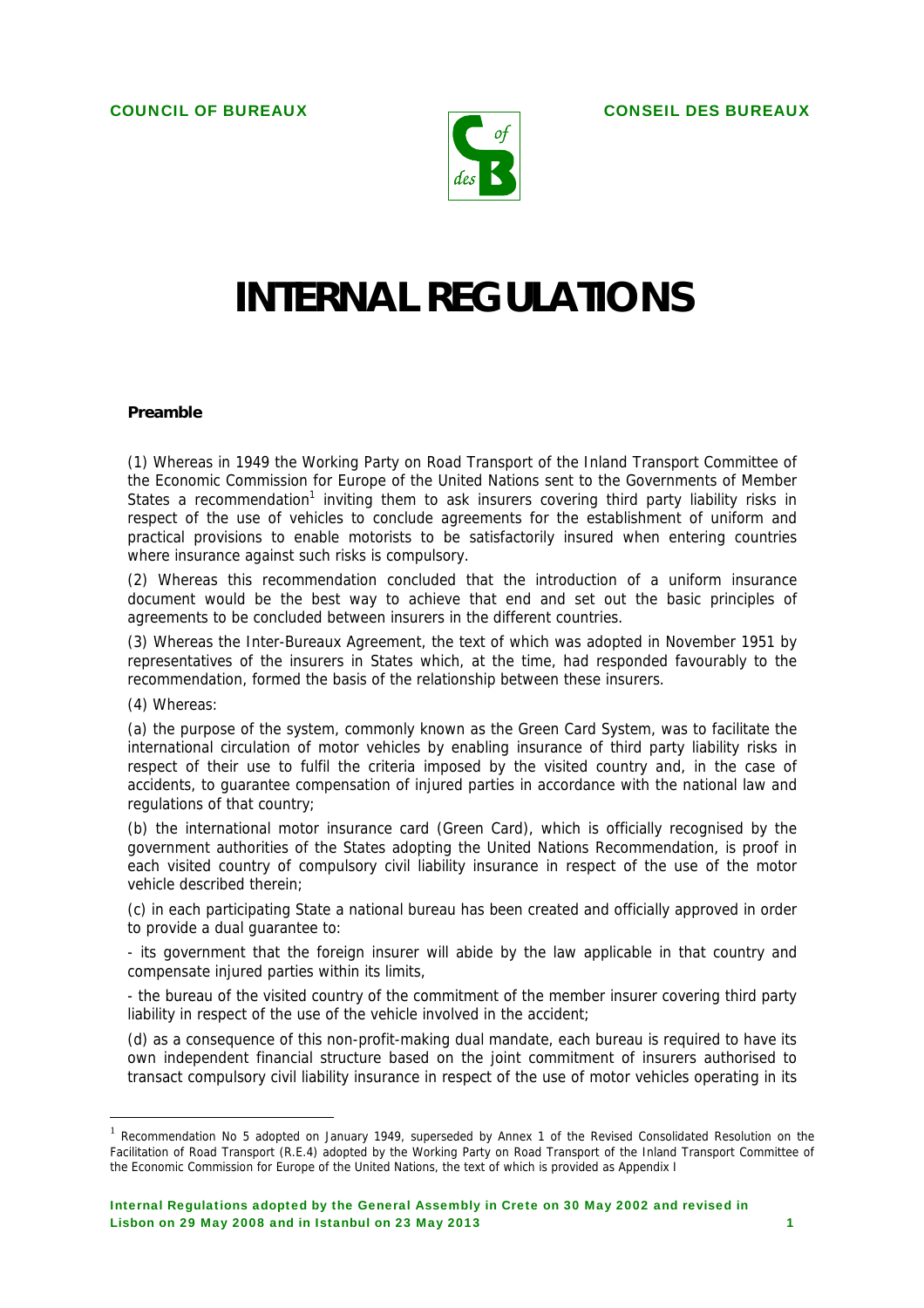national market which enables it to meet obligations arising out of agreements between it and other bureaux.

(5) Whereas:

(a) some States, in order to further facilitate international road traffic, have abolished Green Card inspection at their frontiers by virtue of agreements signed between their respective Bureaux, mainly based on vehicle registration;

(b) by its Directive of 24 April 1972<sup>2</sup> the Council of the European Union proposed to the Bureaux of Member States the conclusion of such an agreement; then known as the Supplementary Inter-Bureaux Agreement, which was signed on 16 October 1972;

(c) subsequent agreements, based on the same principles, enabled the bureaux of other countries to become members; and these agreements were then collected into a single document signed on 15 March 1991 and called the Multilateral Guarantee Agreement.

(6) Whereas it is now desirable to incorporate all provisions governing the relations between bureaux into a single document, the Council of Bureaux, at its General Assembly held in Rethymno (Crete) on 30 May 2002 adopted these Internal Regulations.

(7) Whereas the General Assembly of Lisbon (Portugal) ratified, on 29 May 2008, the updates which were made to the current Internal Regulations related principally to the application of the 5<sup>th</sup> Motor Insurance Directive (Directive 2005/14/EC of 11 May 2005).

# **SECTION I GENERAL RULES (MANDATORY PROVISIONS)**

## **Article 1 Purpose**

The purpose of these Internal Regulations is to govern the reciprocal relations between National Insurers' Bureaux thereby enforcing the provisions of Recommendation No 5 adopted on 25 January 1949 by the Working Party on Road Transport of the Inland Transport Committee of the European Economic Commission of the United Nations, superseded by Annex 1 of the Revised Consolidated Resolution on the Facilitation of Road Transport (R.E.4) adopted by the Inland Transport Committee at the sixty-sixth session which was held from 17 to 19 of February 2004 in its current version (hereinafter called recommendation No 5).

# **Article 2 Definitions**

 $\overline{a}$ 

For the purpose of these Internal Regulations the following words and expressions shall have the meanings herein assigned to them and no other:

1. "national insurers' bureau" (hereinafter called bureau): means the professional organisation which is a Member of the Council of Bureaux and constituted in the country of its establishment pursuant to Recommendation No 5;

2. "insurer": means any undertaking authorised to conduct the business of compulsory third party liability insurance in respect of the use of motor vehicles;

3. "member": means any insurer who is a member of a bureau;

4. "correspondent": means any insurer or other person appointed by one or more insurers with the approval of the Bureau of the country in which the person is established with a view to handling and settling claims arising from accidents involving vehicles for which the insurer or insurers in question have issued an insurance policy and occurring in that country;

5. "vehicle": means any motor vehicle intended for travel on land and propelled by mechanical power but not running on rails as well as any trailer whether or not coupled but only where the

 $2$  Directive of the Council of 24 April 1972 (72/166/EEC) on the approximation of the laws of Member States relating to insurance against civil liability in respect of the use of motor vehicles and to the enforcement of the obligation to insure against such liability, the text of which is provided as Appendix II.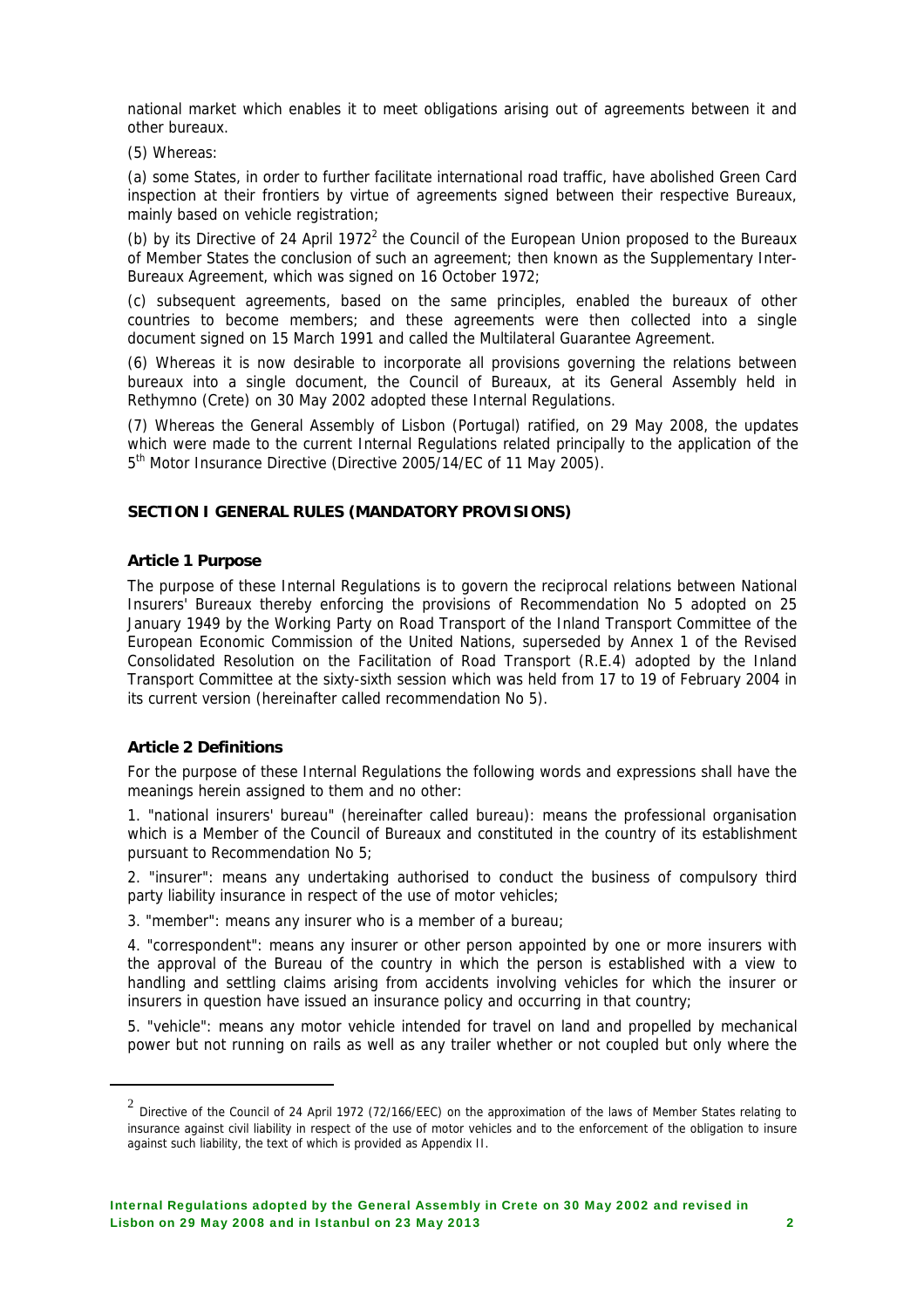motor vehicle or trailer is made subject to compulsory insurance in the country in which it is being used;

6. "accident": means any event causing loss or injury which may, pursuant to the law of the country where it occurs, fall within the scope of compulsory third party liability insurance in respect of the use of a vehicle;

7. "injured party": means any person entitled to claim compensation in respect of any loss or injury caused by a vehicle;

8. "claim": means any one or more claims for compensation presented by an injured party and arising out of the same accident;

9. "policy of insurance": means a contract of compulsory insurance issued by a member covering civil liability in respect of the use of a vehicle;

10. "insured": means any person whose third party liability is covered by a policy of insurance;

11. "Green Card": means the international certificate of motor insurance conforming to any of the models approved by the Council of Bureaux;

12. "Council of Bureaux": means the body to which all Bureaux must belong and which is responsible for the administration and the operation of the international motor civil liability insurance system (known as the Green Card System).

#### **Article 3 Handling of claims**

1. When a bureau is informed of an accident occurring in the territory of the country for which it is competent, involving a vehicle from another country it shall, without waiting for a formal claim, proceed to investigate the circumstances of the accident. It shall as soon as possible give notice of any such accident to the insurer who issued the Green Card or policy of insurance or, if appropriate, to the bureau concerned. Any omission to do so shall however not be held against it.

If, in the course of this investigation, the bureau notes that the insurer of the vehicle involved in the accident is identified and that a correspondent of this insurer has been approved in conformity with the provisions in Article 4, it shall forward this information promptly to the correspondent for further action.

2. On receipt of a claim arising out of an accident under the circumstances described above, if a correspondent of the insurer has been approved, the bureau shall forward the claim promptly to the correspondent so that it may be handled and settled in conformity with the provisions of Article 4. If there is no approved correspondent, it shall give immediate notice to the insurer who issued the Green Card or policy of insurance or, if appropriate, to the bureau concerned that it has received a claim and will handle it, or arrange for it to be handled, by an agent whose identity it shall also notify.

3. The bureau is authorised to settle any claim amicably or to accept service of any extra-judicial or judicial process likely to involve the payment of compensation.

4. All claims shall be handled by the bureau with complete autonomy in conformity with legal and regulatory provisions applicable in the country of accident relating to liability, compensation of injured parties and compulsory insurance in the best interests of the insurer who issued the Green Card or policy of insurance or, if appropriate, the bureau concerned.

The bureau shall be exclusively competent for all matters concerning the interpretation of the law applicable in the country of accident (even when it refers to the legal provisions applying in another country) and the settlement of the claim. Subject to this latter provision, the bureau shall, on express demand, inform the insurer, or the bureau concerned, before taking a final decision.

5. When the settlement envisaged is in excess of the conditions or limits applicable under the compulsory motor civil liability insurance law in force in the country of accident whilst covered under the policy of insurance, it shall consult the insurer in relation to that part of the claim which exceeds those conditions or limits. The consent of such insurer is not required if the applicable law imposes on the bureau the obligation to take account of the contractual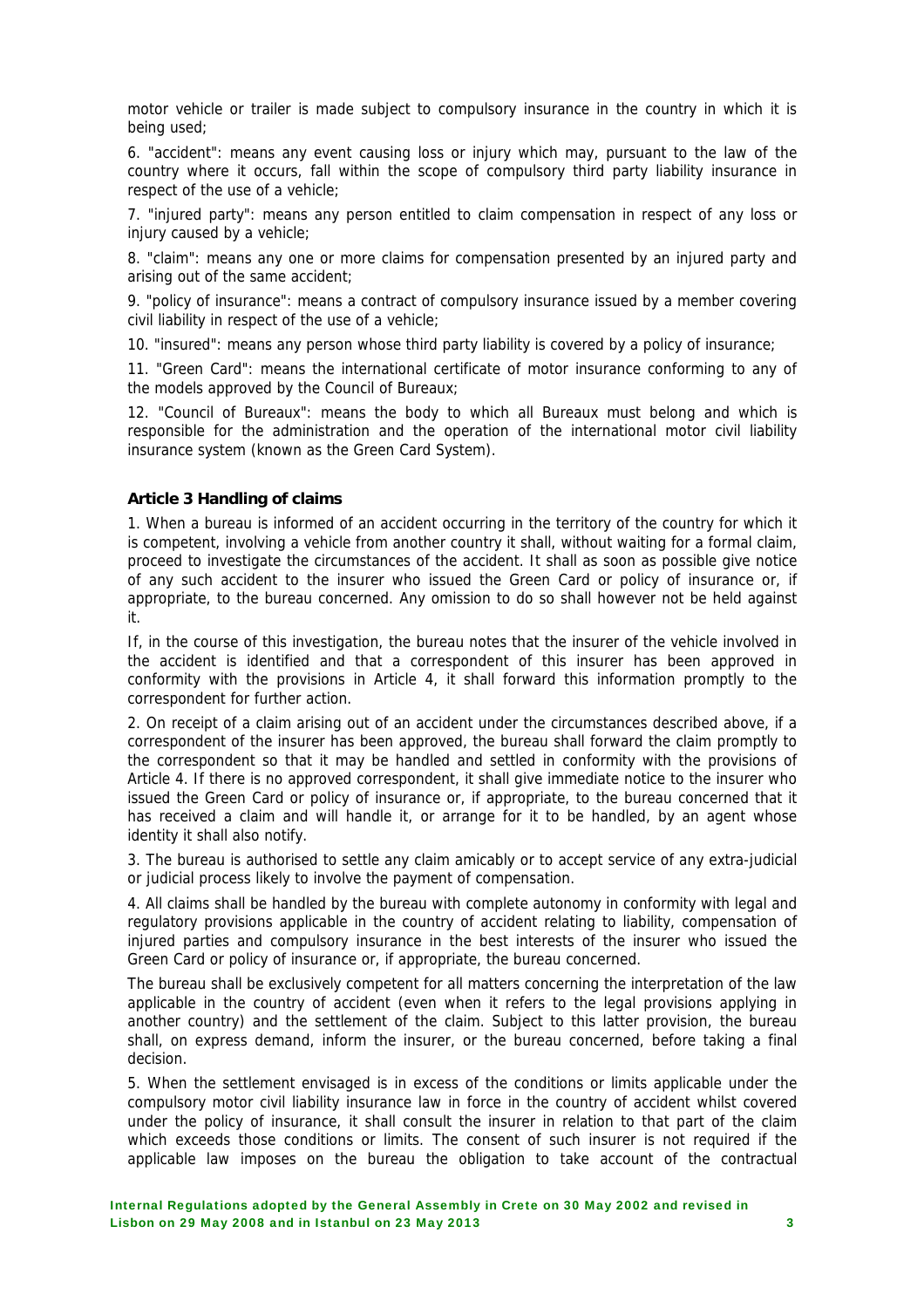guarantees in excess of such limits and conditions provided in the law relating to insurance against civil liability in respect of the use of motor vehicles in the country of accident.

6. A bureau may not of its own volition or without the written consent of the insurer or Bureau concerned, entrust the claim to any agent who is financially interested in it by virtue of any contractual obligation. If it does so, without such consent, its right to reimbursement shall be limited to one half of the sum otherwise recoverable.

## **Article 4 Correspondents**

1. Subject to any agreement to the contrary binding it to other bureaux and/or to any national legal or regulatory provisions, each bureau shall set out the conditions under which it grants, refuses or withdraws its approval to correspondents established in the country for which it is competent.

However, this approval shall be granted automatically when requested in the name of a member of another Bureau for any establishment of this member in the country of the Bureau receiving the request provided that such establishment is authorised to transact insurance against civil liability in respect of the use of motor vehicles.

2. Bureaux in the Member States of the European Economic Area undertake when receiving such a request, to approve as correspondents in their country claims representatives already appointed by insurers of the other Member States pursuant to Directive 2000/26/EC. This approval cannot be withdrawn as long as the correspondent concerned retains its capacity as a claims representative under the said Directive unless it is in serious breach of its obligations under this Article.

3. Only a bureau shall have the authority, on the request of one of its members, to send to another bureau a request for approval of a correspondent established in the country of that bureau. This request shall be sent by fax or e-mail and supported by proof that the proposed correspondent accepts the requested approval.

The bureau concerned shall grant or refuse its approval within three months from the date of receipt of the request and shall notify its decision and its effective date to the bureau that made the request as well as to the correspondent concerned. In the event of no response being received, approval shall be deemed to have been granted and to have taken effect on the expiry of that period.

4. The correspondent shall handle all claims in conformity with any legal or regulatory provisions applicable in the country of accident relating to liability, compensation of injured parties and compulsory motor insurance, in the name of the bureau that has approved it and on behalf of the insurer that requested its approval, arising out of accidents occurring in that country involving vehicles insured by the insurer that requested its approval.

When any settlement envisaged exceeds the conditions or limits applicable under the compulsory motor civil liability insurance law applicable in the country of accident, whilst covered under the policy of insurance, the correspondent must comply with the provisions set out in Article 3(5).

5. The bureau that has granted its approval to a correspondent recognises it as exclusively competent to handle and settle claims in the name of the bureau and on behalf of the insurer that requested its approval. The bureau shall inform injured parties of this competence and forward to the correspondent any notifications relating to such claims. However it may, at any time and without any obligation to justify its decision, take over the handling and settlement of a claim from a correspondent.

6. If, for whatever reason, the bureau that granted the approval is required to compensate any injured party in place of the correspondent, it shall be reimbursed directly by the bureau through which the request for approval was sent, in accordance with the conditions set out in Article 5.

7. Subject to the provisions of Article 4(4), the correspondent is free to agree with the insurer that requested its approval the conditions for reimbursement of sums paid to injured parties and the method for calculating its handling fees which agreement, however, shall not be enforceable against any bureau.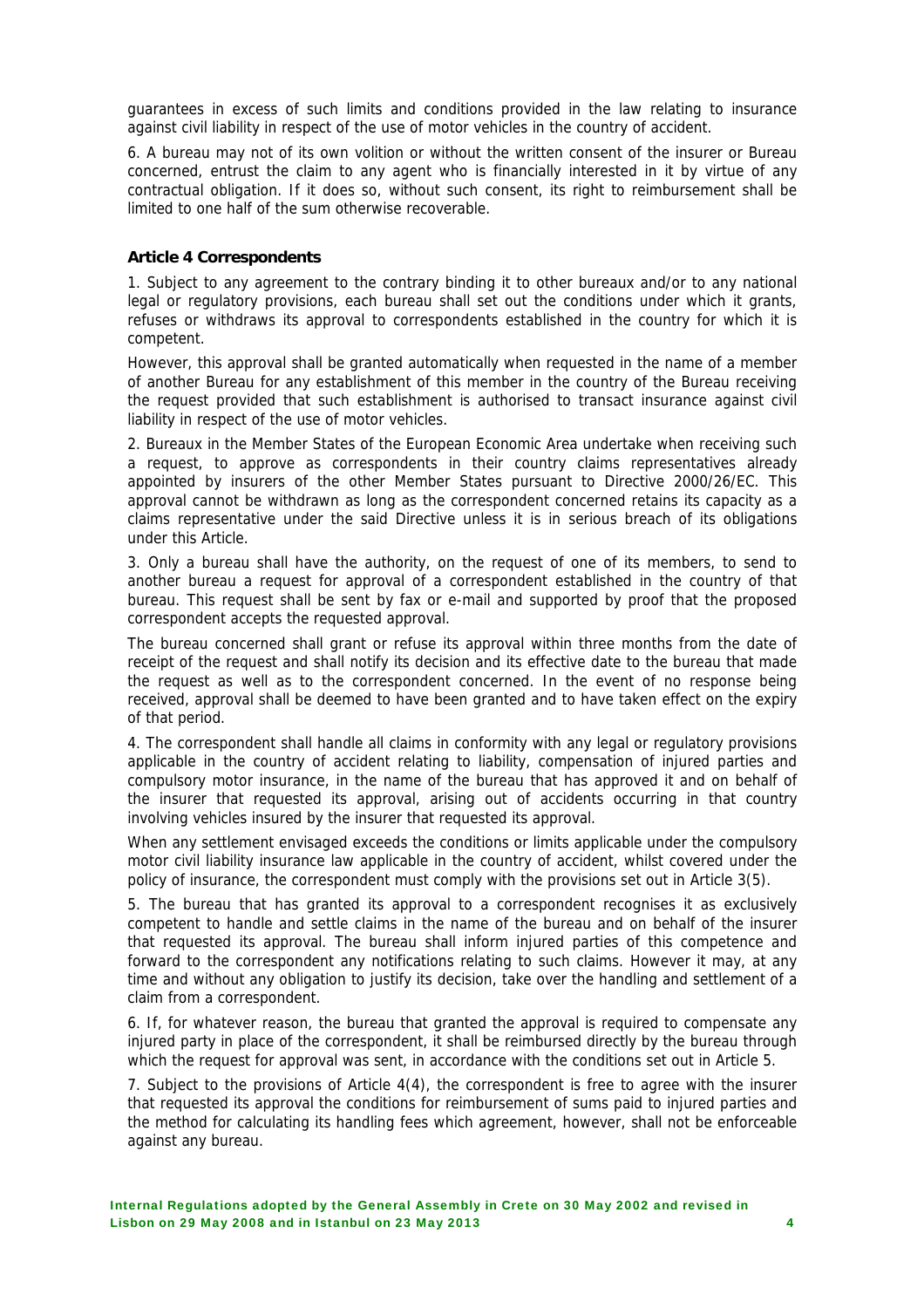8. If a correspondent is unable to obtain reimbursement of advance payments it has made in accordance with the conditions set out in Article 4.4 on behalf of the insurer that requested its approval, it shall be reimbursed by the bureau that approved it, upon fulfilment of all of the following conditions: The latter bureau shall subsequently be reimbursed by the bureau of which the insurer in question is a member in accordance with the conditions set out in Article 5.

8.1. The correspondent informs the bureau that approved it of the inability to receive reimbursement and requests reimbursement within a period of minimum 6 and maximum 9 months since the date on which the correspondent has sent the demand for reimbursement to the insurer that requested its approval.

8.2. Together with the request mentioned in subparagraph 8.1 and in order to receive reimbursement from the national bureau that approved it, the correspondent has to provide this bureau with:

- material proof that it had, in scope of the demanded amount, compensated the injured party before sending the demand for reimbursement to the insurer that requested its approval;
- any document establishing the correspondent's right to handle the claim on behalf of the insurer (containing the insurer's confirmation that insurance cover was accepted for the vehicle in question);
- iii. a copy of the demand for reimbursement sent by the correspondent to the insurer that requested its approval;
- iv. a copy of at least one reminder for reimbursement sent by the correspondent to the insurer that requested its approval at least one month prior to sending the request to the bureau that approved the correspondent.

The reimbursement of the correspondent by the bureau that approved it shall be limited to sums mentioned in Article 5.1.1 and 5.1.2 and shall neither include any handling fees as mentioned in Article 5.1.3 or agreed between the correspondent and the insurer that requested its approval, nor any late interest as mentioned in Article 5.2 or agreed between the correspondent and the insurer that requested its approval.

89. When a bureau is informed that one of its members has decided to dismiss a correspondent. it shall immediately so inform the bureau that granted the approval. This latter bureau shall be at liberty to determine the date on which its approval will cease to have effect.

In case the insurer wishes to appoint a new correspondent according to Article 4, the bureau which is requested to approve the correspondent shall, amongst others, take explicitly into consideration:

- the number of demands for reimbursement sent by the correspondent to the insurer and that remain unpaid, the amounts mentioned in these unpaid demands for reimbursement and the period of time they remain unpaid and/or;
- the way in which Article 4(4) has been respected by both the correspondent and the insurer that requested the approval of the correspondent.

When a bureau that granted approval to a correspondent decides to withdraw it or is informed that the correspondent wishes to have its approval withdrawn, it shall immediately so inform the bureau that forwarded the request for the approval of the correspondent. It shall also inform the bureau of the date of the correspondent's effective withdrawal or the date on which its approval will cease to have effect.

# **Article 5 Conditions of reimbursement**

1. When a bureau or the agent it has appointed for the purpose has settled all claims arising out of the same accident it shall send, within a maximum period of one year from the date of the last payment made in favour of an injured party, by fax or e-mail to the member of the bureau which issued the Green Card or policy of insurance or, if appropriate, to the bureau concerned a demand for reimbursement specifying: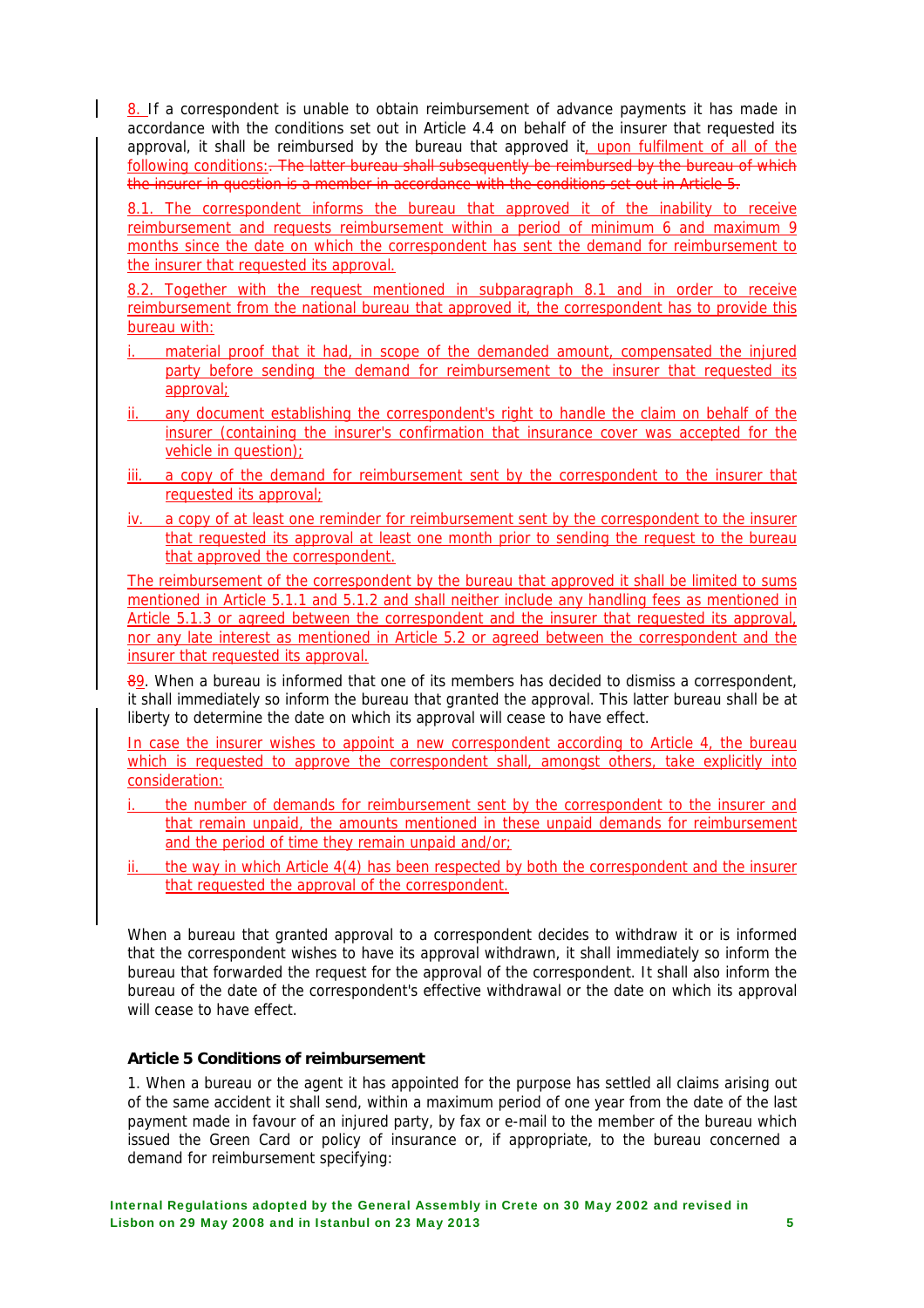1.1. the sums paid as compensation to injured parties under either an amicable settlement or a court order;

1.2. the sums disbursed for external services in the handling and settlement of each claim and all costs specifically incurred for the purposes of a legal action which would have been disbursed in similar circumstances by an insurer established in the country of the accident;

1.3. a handling fee to cover all other charges calculated under the rules approved by the Council of Bureaux.

When claims arising out of the same accident are defended and settled without any compensation being paid, such sums as provided in subparagraph (1)(2) above and the minimum fee fixed by the Council of Bureaux in conformity with subparagraph (1)(3) above may be claimed.

2. The demand for reimbursement shall specify that the amounts due are payable in the country and in the national currency of the beneficiary, free of costs, within a period of two months from the date of demand and that, on expiry of that period, late interest at 12 % per annum on the amount due from the date of the demand until the date of receipt of the remittance by the bank of the beneficiary shall apply automatically. In the event of a guarantee call according to Article 6 resulting from the demand for reimbursement, the application of late interest shall accrue until the date of issuance of that guarantee call.

The demand for reimbursement may also specify that amounts expressed in the national currency are payable in euro, at the official rate of exchange current in the country of the claiming bureau at the date of the demand.

3. Under no circumstances shall demands for reimbursement include payments for fines, bail bonds or other financial penalties imposed upon an insured which are not covered by insurance against civil liability in respect of the use of motor vehicles in the country of accident.

4. Supporting documents, including the objective proof that compensation due to injured parties has been paid, shall be sent promptly on demand but without delay to the reimbursement.

5. Reimbursement of all sums cited in subparagraphs (1)(1) and (1)(2) above may be claimed in accordance with the conditions set out in this Article notwithstanding that the bureau may not have settled all claims arising out of the same accident. The handling fee provided for under subparagraph (1)(3) above may also be claimed if the principal sum which is the subject of the reimbursement is in excess of the amount fixed by the Council of Bureaux.

6. If, after satisfaction of a reimbursement demand, a claim is reopened or a further claim arising out of the same accident is made, the balance of the handling fee, if any, shall be calculated in accordance with the provisions in force at the time when the demand for reimbursement in respect of the re-opened or further claim is presented.

7. Where no claim for compensation has resulted from an accident, no handling fee may be claimed.

# **Article 6 Obligation of guarantee**

1. Each bureau shall guarantee the reimbursement by its members of any amount demanded in accordance with the provisions of Article 5 by the bureau of the country of accident or by the agent that it has appointed for the purpose.

If a member fails to make the payment demanded within the period of two months specified in Article 5, the bureau to which this member belongs shall itself make the reimbursement in accordance with the conditions described hereunder, following receipt of a guarantee call made by the bureau of the country of accident or by the agent that it has appointed for the purpose.

The bureau standing as guarantor shall make the payment, i.e. the amount of the demand for reimbursement according to Article 5 plus late interest accrued until the date of issuance of the guarantee call, at a rate of 12% per annum, within a period of one month. On expiry of that period, late interest at 12 % per annum on the amount due, calculated from the date of the guarantee call to the date of receipt of the remittance by the beneficiary's bank, shall apply automatically.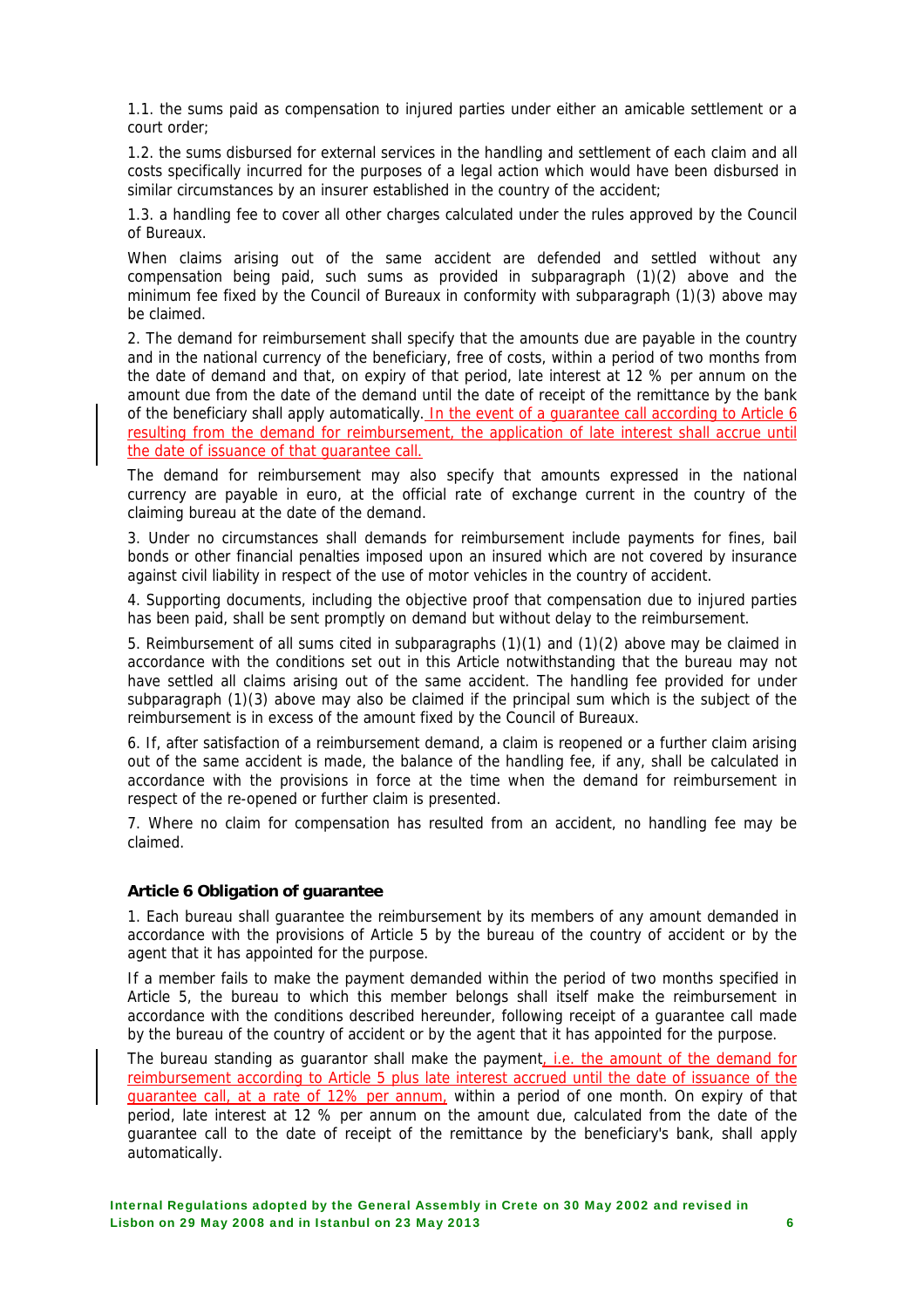The guarantee call shall be made according to the practical terms and conditions decided at the General Assembly by fax or e-mail within a period of 12 months after the date of despatch of the demand for reimbursement under Article 5. On expiry of that period and without prejudice to any late interest for which it may be liable, the liability of the Bureau standing as guarantor shall be limited to the amount claimed from its member plus 12 months interest calculated at 12 % per annum.

No guarantee call shall be admissible if made more than two years after the despatch of the demand for reimbursement

2. Each bureau shall guarantee the reimbursement by its members of any amount reimbursed by a bureau to a correspondent in accordance with Article 4.8.

After having reimbursed the correspondent, the bureau that approved the correspondent shall make a quarantee call to the bureau of which the insurer in question is a member.

Such guarantee call shall comply with the conditions of Article 4.8 and shall be made according to the practical terms and conditions decided at the General Assembly within a period of 12 months since the date on which the correspondent sent the demand for reimbursement to the insurer that requested its approval at the latest. All remaining conditions of Article 6.1 shall apply to this guarantee call.

3.2. Each bureau guarantees that its members shall instruct the correspondents whose approval they have requested to settle claims in conformity with the provisions of the first paragraph of Article 4(4) above and forward to those correspondents or to the bureau of the country of accident all documents concerning all claims entrusted to them.

# **SECTION II SPECIFIC RULES GOVERNING CONTRACTUAL RELATIONS BETWEEN BUREAUX BASED ON THE GREEN CARD (OPTIONAL PROVISIONS)**

The provisions of this section apply where contractual relations between bureaux are based on the Green Card.

# **Article 7 Issue and delivery of green cards**

1. Each bureau shall be responsible for printing its Green Cards or shall authorise its members to print them.

2. Each bureau shall authorise its members to issue Green Cards to their insureds solely for vehicles registered in any country for which it is competent.

3. Any member may be authorised by its bureau to issue green cards to its insureds in any country where no bureau exists provided that the member is established in that country. This option is limited to vehicles registered in the country in question.

4. All Green Cards are deemed to be valid for at least 15 days from their date of inception. In the event that a Green Card is issued for a lesser period, the bureau having authorised the issuing of the Green Card shall guarantee cover to the bureaux in the countries for which the card is valid for a period of 15 days from the date of inception of its validity.

5. Where an agreement signed between two bureaux is cancelled under Article 16(3)(5), all Green Cards delivered in their name for use in their respective territories shall be null and void as soon as the cancellation becomes effective.

6. Where an agreement is cancelled or suspended by the application of Article 16(3)(6), the residual period of validity of the Green Cards delivered in the name of the bureaux concerned for use in their respective territories shall be determined by the Council of Bureaux.

#### **Article 8 Confirmation of the validity of a Green Card**

Any request for confirmation of the validity of an identified Green Card sent by fax or e-mail to a bureau by the bureau of the country of accident or by any agent appointed for the purpose shall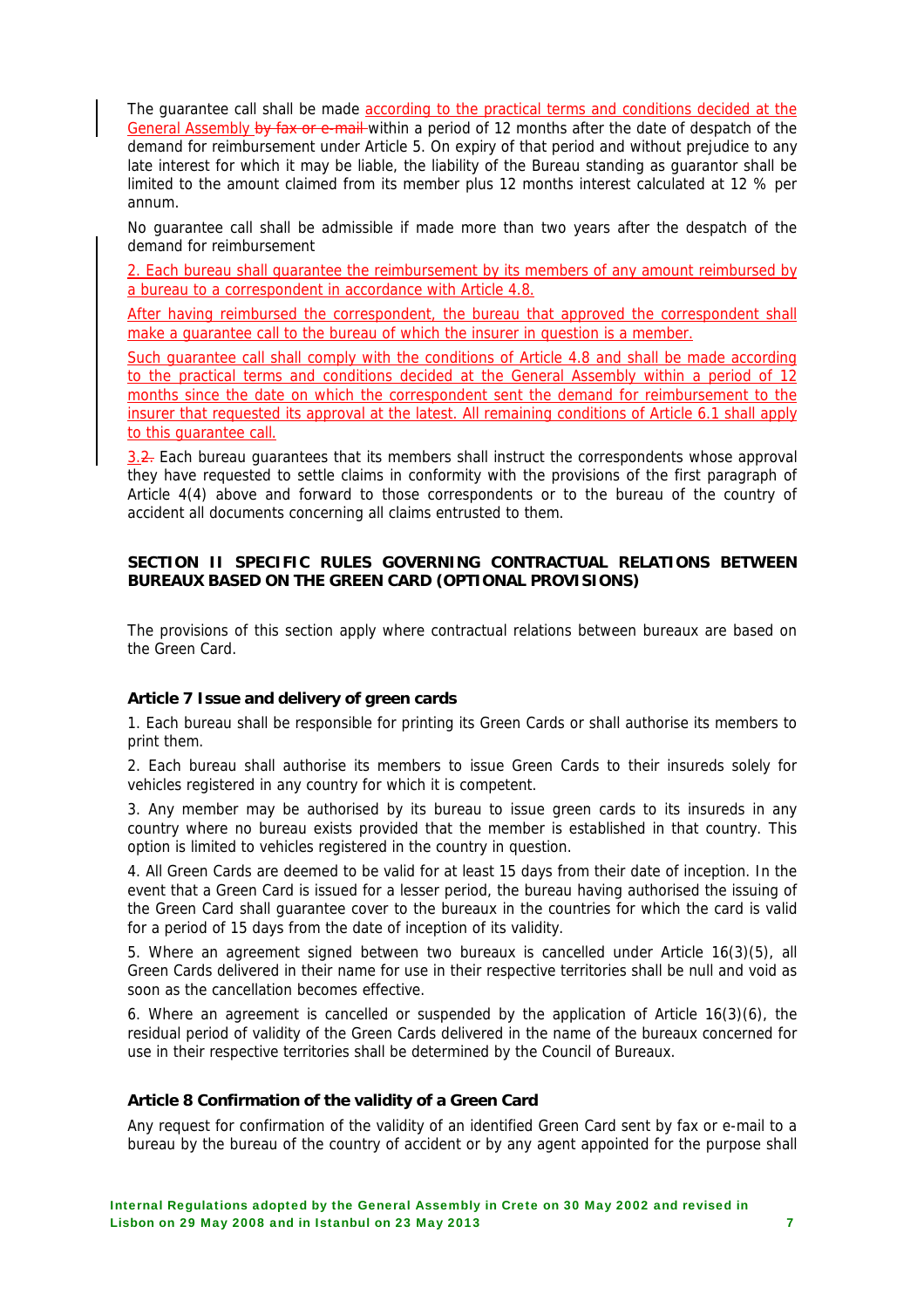be given a definitive answer within three monthssix weeks of the request. In the event of no such response then on expiry of that period, the Green Card shall be deemed to be valid.

## **Article 9 False, unauthorised or illegally altered Green Cards**

Any Green Card presented in a country for which it is valid, purporting to be issued under the authority of a bureau shall be guaranteed by that bureau, even if it is false, unauthorised or illegally altered.

However, the bureau's guarantee shall not apply where a Green Card relates to a vehicle which is not legally registered in that bureau's country, with the exception of the circumstances specified in Article 7(3).

## **SECTION III SPECIFIC RULES GOVERNING CONTRACTUAL RELATIONS BETWEEN BUREAUX BASED ON DEEMED INSURANCE COVER (OPTIONAL PROVISIONS)**

The provisions of this section apply when the relations between bureaux are based on deemed insurance cover, with certain exceptions.

#### **Article 10 Obligations of the bureaux**

The bureaux to which the provisions of this section apply shall guarantee, on a full reciprocity basis, the reimbursement of all amounts payable under these Regulations arising out of any accident involving a vehicle normally based in the territory of the State for which each of these bureaux is competent, whether the vehicle is insured or not.

#### **Article 11 The normally based concept**

1. The territory of the State in which the vehicle is normally based is determined on the basis of any of the following criteria:

1.1. the territory of the Member State of which the vehicle bears a registration plate, whether this be permanent or temporary;

1.2. where no registration is required for the type of vehicle but the vehicle bears an insurance plate, or a distinguishing sign analogous to a registration plate, the territory of the State in which the insurance plate or the sign is issued:

1.3. where neither registration plate nor insurance plate nor distinguishing sign is required for certain types of vehicles, the territory of the State in which the person who has custody of the vehicle is permanently resident.

2. If a vehicle required to bear a registration plate bears no plate or bears a registration plate which does not correspond or no longer corresponds to the vehicle has been involved in an accident, the territory in which the accident occurred shall, for the settlement for any resulting claim, be deemed to be the territory where the vehicle is normally based.

#### **Article 12 Exemptions**

The provisions of this section do not apply to:

1. vehicles registered in countries other than the countries of the bureaux subject to the provisions of this section and for which a Green Card has been delivered by a member of any of these bureaux. In the event of an accident involving a vehicle for which a Green Card has been issued the bureaux concerned shall act according to the rules set out in Section II;

2. vehicles belonging to certain persons, if the State in which they are registered has designated in the other States an authority or body responsible for compensating injured parties in accordance with the conditions prevailing in the country of accident;

3. certain types of vehicles or certain vehicles bearing a special plate of which the list is determined by each Member State and communicated to other Member States and to the Commission.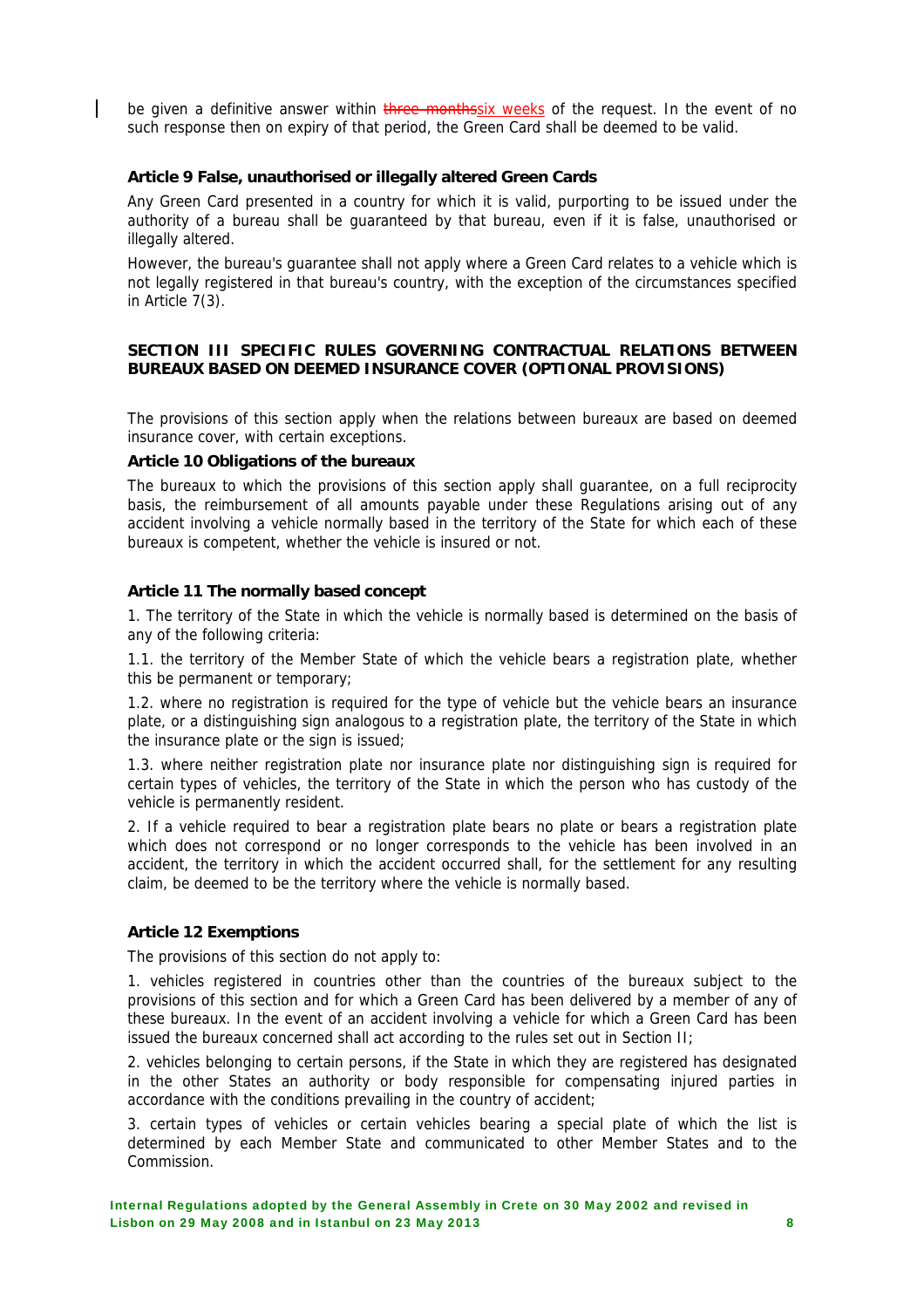The list of vehicles referred to under 2 and 3 as well as the list of authorities or bodies appointed in the other States shall be drawn up by each State and communicated to the Council of Bureaux by the bureau of that State.

## **Article 13 Confirmation of the territory in which a vehicle is normally based**

Any request for confirmation of the territory in which a vehicle is normally based sent by fax or e-mail to a bureau by the bureau of the country of the accident or by any agent appointed for the purpose shall be given a definitive answer within three monthssix weeks of the request. In the event of no such response being received then on the expiry of that period there shall be deemed to be confirmation that the vehicle is normally based in that bureau's territory.

## **Article 14 Duration of the guarantee**

Bureaux may limit the duration of the guarantee due in accordance with Article 10 for all vehicles, on the basis of reciprocal agreements signed with other bureaux and communicated to the Council of Bureaux.

## **Article 15 Unilateral application of guarantee based on a deemed insurance cover**

Save legal provisions to the contrary, bureaux may agree on any unilateral application of this section within the context of their bilateral relations.

## **SECTION IV RULES GOVERNING AGREEMENTS CONCLUDED BETWEEN NATIONAL INSURERS' BUREAUX (MANDATORY PROVISIONS)**

#### **Article 16 Bilateral agreements - conditions**

1. Bureaux may conclude bilateral agreements between themselves whereby they undertake within the context of their reciprocal relations to abide by the mandatory provisions of these Internal Regulations, as well as the optional provisions specified herein.

2. Such agreements shall be signed in triplicate by the contracting bureaux, each of whom shall retain a copy. The third copy shall be sent to the Council of Bureaux which shall, after consultation with the concerned parties, inform them of the date commencement of their agreement.

3. Such agreements shall include clauses providing:

3.1. identification of the contracting bureaux, mentioning their status as members of the Council of Bureaux and the territories for which they are competent;

3.2. their undertaking to abide by the mandatory provisions of these Internal Regulations;

3.3. their undertaking to abide by such optional provisions as mutually chosen and agreed;

3.4. reciprocal authorities granted by these bureaux, in their own name and on behalf of their members, to settle claims amicably or to accept service of any extra-judicial or judicial process likely to lead to the payment of compensation resulting from any accident within the scope and purpose of these Internal Regulations;

3.5. unlimited duration of the agreement, subject to the right of each contracting bureau to terminate it on 12 months notice simultaneously notified to the other party and to the Council of bureaux.

3.6. automatic cancellation or suspension of the agreement if either contracting bureau ceases to be a Member of the Council of Bureaux or has its membership suspended.

4. A model of this agreement is appended (Annex III).